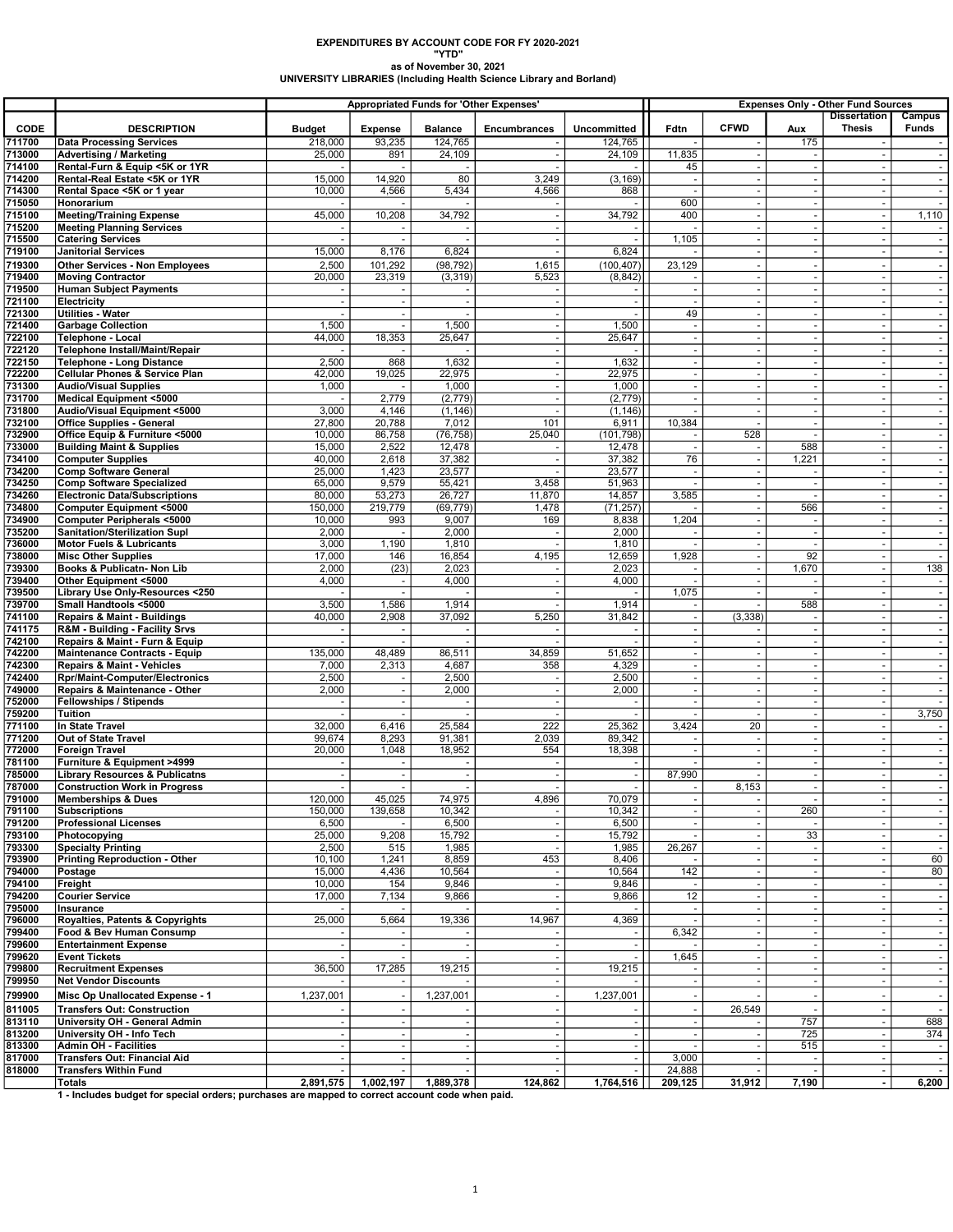## as of October 31, 2021 UNIVERSITY LIBRARIES EXPENDITURES BY ACCOUNT CODE FOR FY 2020-2021 "YTD"

|                  |                                                                     | <b>Appropriated Funds for 'Other Expenses'</b> |                                            |                          |                                                      |                          | <b>Expenses Only - Other Fund Sources</b> |                                                      |                                         |                                                      |                  |
|------------------|---------------------------------------------------------------------|------------------------------------------------|--------------------------------------------|--------------------------|------------------------------------------------------|--------------------------|-------------------------------------------|------------------------------------------------------|-----------------------------------------|------------------------------------------------------|------------------|
| <b>CODE</b>      | <b>DESCRIPTION</b>                                                  | <b>Budget</b>                                  | <b>Expense</b>                             | <b>Balance</b>           | Encumbrances                                         | Uncommitted              | Fdtn                                      | <b>CFWD</b>                                          | Aux                                     | <b>Dissertation</b><br><b>Thesis</b>                 | Campus<br>Funds  |
| 711700           | <b>Data Processing Services</b>                                     | 218,000                                        | 73,295                                     | 144,705                  |                                                      | 144,705                  |                                           |                                                      | 140                                     |                                                      |                  |
| 713000           | <b>Advertising / Marketing</b>                                      | 25,000                                         | 223                                        | 24,777                   |                                                      | 24,777                   | 11,835                                    |                                                      |                                         |                                                      | $\sim$           |
| 714100           | Rental-Furn & Equip <5K or 1YR                                      |                                                |                                            |                          |                                                      |                          |                                           |                                                      | $\blacksquare$                          |                                                      |                  |
| 714200           | Rental-Real Estate <5K or 1YR                                       | 15,000                                         | 14,920                                     | 80                       | 3,249                                                | (3, 169)                 | $\sim$                                    | $\overline{\phantom{a}}$                             | $\sim$                                  | $\overline{\phantom{a}}$                             | $\sim$           |
| 714300<br>715050 | Rental Space <5K or 1 year<br>Honorarium                            | 10,000                                         | 4,566                                      | 5,434                    | 4,566                                                | 868                      | $\overline{\phantom{a}}$<br>600           | $\overline{\phantom{a}}$<br>ä,                       | $\blacksquare$<br>$\tilde{\phantom{a}}$ | $\overline{\phantom{a}}$<br>$\tilde{\phantom{a}}$    | $\sim$<br>$\sim$ |
| 715100           | <b>Meeting/Training Expense</b>                                     | 45,000                                         | 8,836                                      | 36,164                   | $\overline{\phantom{a}}$                             | 36,164                   | 400                                       | $\overline{\phantom{a}}$                             | $\overline{\phantom{a}}$                | $\overline{\phantom{a}}$                             | 1,110            |
| 715200           | <b>Meeting Planning Services</b>                                    |                                                |                                            |                          |                                                      |                          |                                           |                                                      |                                         | $\overline{\phantom{a}}$                             |                  |
| 715500           | <b>Catering Services</b>                                            |                                                | ÷,                                         |                          | ÷.                                                   |                          | 1,105                                     | ÷.                                                   | $\overline{\phantom{a}}$                | $\sim$                                               | $\sim$           |
| 719100           | <b>Janitorial Services</b>                                          | 15,000                                         | 6,384                                      | 8,616                    | $\sim$                                               | 8,616                    | $\sim$                                    | $\sim$                                               | $\sim$                                  | $\sim$                                               | $\sim$           |
| 719300<br>719400 | <b>Other Services - Non Employees</b>                               | 2,500<br>20,000                                | 100,817<br>15,701                          | (98, 317)                | 1,660                                                | (99, 977)                | 17,961                                    | $\overline{\phantom{a}}$                             | $\blacksquare$<br>$\sim$                | $\overline{\phantom{a}}$<br>$\sim$                   | $\sim$           |
| 719500           | <b>Moving Contractor</b><br><b>Human Subject Payments</b>           |                                                |                                            | 4,299                    | 13,141                                               | (8, 842)                 | $\overline{\phantom{a}}$                  | $\sim$                                               | $\overline{\phantom{a}}$                | $\blacksquare$                                       | $\sim$           |
| 721100           | Electricity                                                         |                                                |                                            |                          |                                                      |                          |                                           |                                                      |                                         | $\overline{a}$                                       |                  |
| 721300           | <b>Utilities - Water</b>                                            |                                                | $\blacksquare$                             |                          | $\overline{\phantom{a}}$                             |                          | 49                                        | $\overline{\phantom{a}}$                             | $\blacksquare$                          | $\overline{\phantom{a}}$                             | $\sim$           |
| 721400           | <b>Garbage Collection</b>                                           | 1,500                                          | $\tilde{\phantom{a}}$                      | 1,500                    | $\sim$                                               | 1,500                    | $\sim$                                    | $\overline{\phantom{a}}$                             | $\omega$                                | $\overline{\phantom{a}}$                             | $\sim$           |
| 722100<br>722120 | <b>Telephone - Local</b>                                            | 44,000                                         | 14,686                                     | 29,314                   | ٠.<br>$\overline{\phantom{a}}$                       | 29,314                   | $\sim$<br>$\overline{\phantom{a}}$        | $\overline{\phantom{a}}$<br>$\overline{\phantom{a}}$ | $\sim$                                  | $\sim$<br>÷,                                         | $\sim$<br>$\sim$ |
| 722150           | Telephone Install/Maint/Repair<br><b>Telephone - Long Distance</b>  | 2,500                                          | 748                                        | 1,752                    |                                                      | 1,752                    | $\overline{\phantom{a}}$                  |                                                      |                                         | ÷.                                                   |                  |
| 722200           | <b>Cellular Phones &amp; Service Plan</b>                           | 42,000                                         | 17,672                                     | 24,328                   | $\overline{\phantom{a}}$                             | 24,328                   | $\overline{\phantom{a}}$                  | $\sim$                                               | $\overline{\phantom{a}}$                | $\overline{\phantom{a}}$                             | $\sim$           |
| 731300           | <b>Audio/Visual Supplies</b>                                        | 1,000                                          |                                            | 1,000                    | $\overline{\phantom{a}}$                             | 1,000                    | $\overline{\phantom{a}}$                  | ÷.                                                   |                                         | $\overline{\phantom{a}}$                             |                  |
| 731700           | <b>Medical Equipment &lt;5000</b>                                   |                                                | 2,779                                      | (2,779)                  | $\sim$                                               | (2,779)                  | $\sim$                                    | $\overline{\phantom{a}}$                             | $\sim$                                  | $\sim$                                               | $\sim$           |
| 731800           | Audio/Visual Equipment <5000                                        | 3,000<br>27,800                                | 4,146<br>15,386                            | (1, 146)                 | $\overline{\phantom{a}}$<br>73                       | (1, 146)                 |                                           | $\overline{\phantom{a}}$                             | $\overline{\phantom{a}}$                | $\blacksquare$                                       | $\sim$           |
| 732100<br>732900 | <b>Office Supplies - General</b><br>Office Equip & Furniture <5000  | 10,000                                         | 85,138                                     | 12,414<br>(75, 138)      | 24,520                                               | 12,341<br>(99, 658)      | 7,496<br>٠.                               | 528                                                  | $\blacksquare$<br>÷.                    | $\blacksquare$<br>$\blacksquare$                     | $\sim$           |
| 733000           | <b>Building Maint &amp; Supplies</b>                                | 15,000                                         | 2,337                                      | 12,663                   | $\sim$                                               | 12,663                   | $\sim$                                    | $\overline{\phantom{a}}$                             | 588                                     | ÷,                                                   | $\sim$           |
| 734100           | <b>Computer Supplies</b>                                            | 40,000                                         | 2,439                                      | 37,561                   | $\sim$                                               | 37,561                   | 76                                        | $\sim$                                               | 678                                     | $\sim$                                               | $\sim$           |
| 734200           | <b>Comp Software General</b>                                        | 25,000                                         | 663                                        | 24,337                   |                                                      | 24,337                   | $\overline{\phantom{a}}$                  |                                                      |                                         | $\overline{\phantom{a}}$                             | $\sim$           |
| 734250           | <b>Comp Software Specialized</b>                                    | 65,000                                         | 9,399                                      | 55,601                   | 3,458                                                | 52,143                   |                                           |                                                      | $\overline{a}$                          | $\blacksquare$                                       |                  |
| 734260<br>734800 | <b>Electronic Data/Subscriptions</b>                                | 80,000<br>150,000                              | 49,493<br>140,555                          | 30,507<br>9,445          | 11,870<br>1,478                                      | 18,637<br>7,967          | 3,585                                     | $\overline{\phantom{a}}$<br>$\overline{\phantom{a}}$ | $\blacksquare$<br>566                   | $\overline{\phantom{a}}$<br>$\overline{\phantom{a}}$ | $\sim$<br>$\sim$ |
| 734900           | <b>Computer Equipment &lt;5000</b><br>Computer Peripherals <5000    | 10,000                                         | 173                                        | 9,827                    | 1,064                                                | 8,763                    | 1,204                                     | $\overline{\phantom{a}}$                             | ÷,                                      | $\sim$                                               | $\sim$           |
| 735200           | <b>Sanitation/Sterilization Supl</b>                                | 2,000                                          | $\overline{a}$                             | 2,000                    |                                                      | 2,000                    |                                           |                                                      | $\overline{\phantom{a}}$                | $\blacksquare$                                       | $\sim$           |
| 736000           | <b>Motor Fuels &amp; Lubricants</b>                                 | 3,000                                          | 904                                        | 2,096                    |                                                      | 2,096                    |                                           |                                                      |                                         | $\overline{a}$                                       |                  |
| 738000           | <b>Misc Other Supplies</b>                                          | 17,000                                         |                                            | 17,000                   | 4,342                                                | 12,658                   | 1,397                                     | $\overline{\phantom{a}}$                             |                                         | $\blacksquare$                                       | $\sim$           |
| 739300           | Books & Publicatn- Non Lib                                          | 2,000                                          | 207                                        | 1,793                    |                                                      | 1,793                    |                                           | $\sim$                                               | 1,670                                   | $\overline{\phantom{a}}$                             | $\sim$           |
| 739400<br>739500 | Other Equipment <5000<br>Library Use Only-Resources <250            | 4,000                                          | $\overline{\phantom{a}}$<br>$\blacksquare$ | 4,000                    | ٠.                                                   | 4,000                    | 1,075                                     | ٠.                                                   | $\overline{\phantom{a}}$                | $\overline{\phantom{a}}$<br>÷,                       | $\sim$<br>$\sim$ |
| 739700           | Small Handtools <5000                                               | 3,500                                          | 151                                        | 3,349                    |                                                      | 3,349                    |                                           |                                                      | 556                                     | $\overline{a}$                                       |                  |
| 741100           | <b>Repairs &amp; Maint - Buildings</b>                              | 40,000                                         | $\overline{\phantom{a}}$                   | 40,000                   | 8,158                                                | 31,842                   | $\overline{\phantom{a}}$                  | (3, 338)                                             | $\overline{\phantom{a}}$                | $\overline{\phantom{a}}$                             | $\sim$           |
| 741175           | R&M - Building - Facility Srvs                                      |                                                | $\blacksquare$                             |                          |                                                      |                          |                                           |                                                      | $\sim$                                  | $\overline{\phantom{a}}$                             |                  |
| 742100           | Repairs & Maint - Furn & Equip                                      |                                                | $\sim$                                     |                          |                                                      |                          | $\overline{\phantom{a}}$                  | $\overline{\phantom{a}}$                             | $\sim$                                  | $\sim$                                               | $\sim$           |
| 742200<br>742300 | <b>Maintenance Contracts - Equip</b><br>Repairs & Maint - Vehicles  | 135,000<br>7,000                               | 47,733<br>2,160                            | 87,267<br>4,840          | 35,615<br>389                                        | 51,652<br>4,451          | $\overline{\phantom{a}}$                  | $\sim$                                               | $\mathbf{r}$                            | $\blacksquare$<br>$\ddot{\phantom{1}}$               | $\sim$           |
| 742400           | Rpr/Maint-Computer/Electronics                                      | 2,500                                          |                                            | 2,500                    | ٠.                                                   | 2,500                    | $\overline{\phantom{a}}$                  | $\overline{\phantom{a}}$                             | $\blacksquare$                          | $\blacksquare$                                       | $\sim$           |
| 749000           | Repairs & Maintenance - Other                                       | 2,000                                          | $\blacksquare$                             | 2,000                    |                                                      | 2,000                    | $\sim$                                    |                                                      | $\blacksquare$                          | ÷,                                                   | $\sim$           |
| 752000           | <b>Fellowships / Stipends</b>                                       |                                                | $\sim$                                     | $\overline{a}$           | $\sim$                                               | $\blacksquare$           | $\sim$                                    | $\sim$                                               | $\omega$                                | $\sim$                                               | $\sim$           |
| 759200           | <b>Tuition</b>                                                      |                                                | $\blacksquare$                             |                          |                                                      |                          |                                           |                                                      |                                         | $\overline{\phantom{a}}$                             | 3,750            |
| 771100<br>771200 | In State Travel<br>Out of State Travel                              | 32,000<br>99,674                               | 6,035<br>2,916                             | 25,965<br>96,758         | 222<br>1,396                                         | 25,743<br>95,362         | 3,424<br>$\overline{\phantom{a}}$         | 20<br>$\overline{\phantom{a}}$                       | $\overline{\phantom{a}}$<br>$\sim$      | $\blacksquare$<br>$\sim$                             | $\sim$<br>$\sim$ |
| 772000           | Foreign Travel                                                      | 20,000                                         | $\overline{\phantom{a}}$                   | 20,000                   | 554                                                  | 19,446                   |                                           |                                                      | $\blacksquare$                          | $\overline{\phantom{a}}$                             | $\sim$           |
| 781100           | Furniture & Equipment >4999                                         |                                                | $\overline{\phantom{a}}$                   |                          | ٠.                                                   |                          |                                           | $\overline{\phantom{a}}$                             | $\blacksquare$                          | $\sim$                                               | $\sim$           |
| 785000           | <b>Library Resources &amp; Publicatns</b>                           |                                                | $\blacksquare$                             | $\sim$                   | $\overline{\phantom{a}}$                             | $\blacksquare$           | 78,040                                    |                                                      | $\overline{\phantom{a}}$                | $\sim$                                               | $\sim$           |
| 787000           | <b>Construction Work in Progress</b>                                |                                                |                                            |                          |                                                      |                          |                                           | 8,153                                                |                                         | $\overline{\phantom{a}}$                             | $\sim$           |
| 791000<br>791100 | Memberships & Dues<br><b>Subscriptions</b>                          | 120,000<br>150,000                             | 44,980<br>139,658                          | 75,020<br>10,342         | 4,896                                                | 70,124<br>10,342         | $\blacksquare$                            |                                                      | 260                                     | $\sim$                                               | $\sim$           |
| 791200           | <b>Professional Licenses</b>                                        | 6,500                                          |                                            | 6,500                    |                                                      | 6,500                    | ٠.                                        |                                                      |                                         | $\overline{\phantom{a}}$                             | $\sim$           |
| 793100           | Photocopying                                                        | 25,000                                         | 9,208                                      | 15,792                   |                                                      | 15,792                   |                                           |                                                      | 11                                      | $\sim$                                               | $\sim$           |
| 793300           | <b>Specialty Printing</b>                                           | 2,500                                          | 425                                        | 2,075                    |                                                      | 2,075                    | 22,706                                    |                                                      | $\overline{\phantom{a}}$                | $\overline{\phantom{a}}$                             | $\sim$           |
| 793900           | <b>Printing Reproduction - Other</b>                                | 10,100                                         | 1,241                                      | 8,859                    | 453                                                  | 8,406                    |                                           |                                                      | $\blacksquare$                          | $\overline{\phantom{a}}$                             | 60               |
| 794000<br>794100 | Postage<br>Freight                                                  | 15,000<br>10,000                               | 2,991<br>154                               | 12,009<br>9,846          | $\overline{\phantom{a}}$<br>÷.                       | 12,009<br>9,846          |                                           | $\overline{\phantom{a}}$                             | $\sim$<br>$\overline{\phantom{a}}$      | $\overline{\phantom{a}}$<br>$\blacksquare$           | 80<br>$\sim$     |
| 794200           | <b>Courier Service</b>                                              | 17,000                                         | 6,030                                      | 10,970                   |                                                      | 10,970                   | 12                                        |                                                      | $\overline{\phantom{a}}$                | $\overline{\phantom{a}}$                             | $\sim$           |
| 795000           | Insurance                                                           |                                                |                                            |                          |                                                      |                          |                                           |                                                      |                                         |                                                      |                  |
| 796000           | Royalties, Patents & Copyrights                                     | 25,000                                         | 5,664                                      | 19,336                   | 14,967                                               | 4,369                    |                                           |                                                      | $\blacksquare$                          | $\blacksquare$                                       | $\sim$           |
| 799400           | Food & Bev Human Consump                                            |                                                |                                            |                          |                                                      |                          | 4,324                                     |                                                      | $\mathbf{r}$                            |                                                      | $\sim$           |
| 799600<br>799620 | <b>Entertainment Expense</b><br><b>Event Tickets</b>                |                                                | $\sim$                                     | $\overline{\phantom{a}}$ | ٠.                                                   | $\omega$                 | 1,645                                     | $\overline{\phantom{a}}$                             | $\sim$                                  | $\sim$<br>$\overline{\phantom{a}}$                   | $\sim$<br>$\sim$ |
| 799800           | <b>Recruitment Expenses</b>                                         | 36,500                                         | 16,637                                     | 19,863                   |                                                      | 19,863                   |                                           |                                                      |                                         |                                                      |                  |
| 799950           | <b>Net Vendor Discounts</b>                                         |                                                |                                            |                          | $\sim$                                               |                          | $\overline{\phantom{a}}$                  |                                                      | $\sim$                                  | $\blacksquare$                                       | $\sim$           |
| 799900           | Misc Op Unallocated Expense - 1                                     | 1,237,001                                      | $\blacksquare$                             | 1,237,001                | $\overline{\phantom{a}}$                             | 1,237,001                | $\overline{\phantom{a}}$                  |                                                      | $\sim$                                  | $\overline{\phantom{a}}$                             | $\sim$           |
| 811005           | <b>Transfers Out: Construction</b>                                  |                                                |                                            |                          | $\sim$                                               | $\blacksquare$           | $\sim$                                    | 26,549                                               | $\sim$                                  | $\sim$                                               | $\sim$           |
| 813110           | University OH - General Admin                                       |                                                |                                            |                          |                                                      | $\sim$                   |                                           |                                                      | 757                                     |                                                      | 688              |
| 813200           | University OH - Info Tech                                           |                                                |                                            |                          |                                                      | $\overline{\phantom{a}}$ |                                           |                                                      | 725                                     | $\sim$                                               | 374              |
| 813300           | <b>Admin OH - Facilities</b>                                        |                                                |                                            |                          |                                                      |                          |                                           |                                                      | 515                                     | $\sim$                                               |                  |
| 817000<br>818000 | <b>Transfers Out: Financial Aid</b><br><b>Transfers Within Fund</b> | $\sim$                                         | $\blacksquare$<br>$\blacksquare$           | $\sim$                   | $\overline{\phantom{a}}$<br>$\overline{\phantom{a}}$ | $\blacksquare$           | 3,000<br>24,888                           | $\overline{\phantom{a}}$                             | $\overline{\phantom{a}}$<br>$\sim$      | $\overline{\phantom{a}}$                             | $\sim$<br>$\sim$ |
|                  | Totals                                                              | 2,891,575                                      | 857,450                                    | 2,034,125                | 136,071                                              | 1,898,054                | 184,822                                   | 31,912                                               | 6,466                                   | $\overline{\phantom{a}}$<br>$\blacksquare$           | 6,062            |
|                  |                                                                     |                                                |                                            |                          |                                                      |                          |                                           |                                                      |                                         |                                                      |                  |

1 - Includes budget for special orders; purchases are mapped to correct account code when paid.